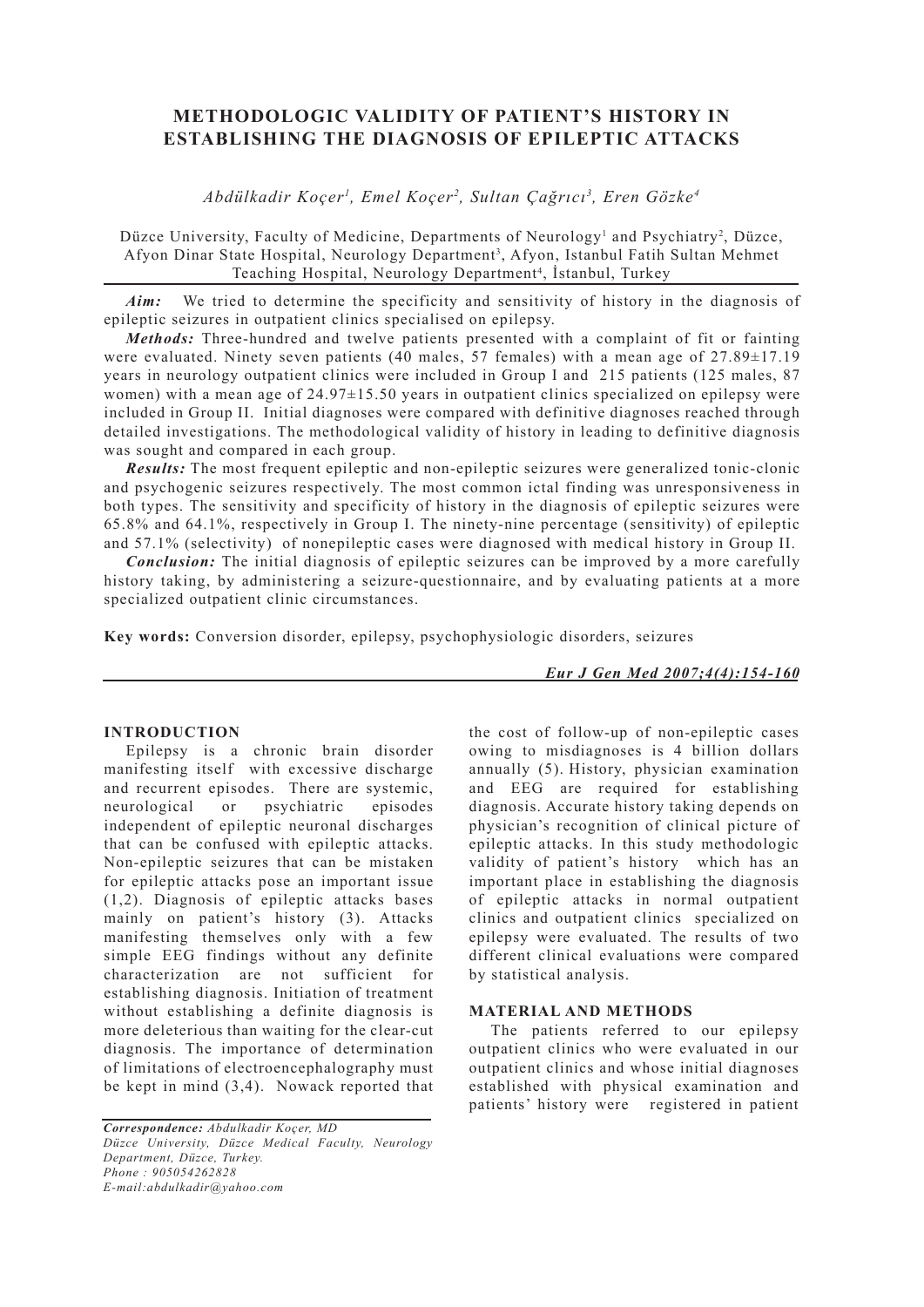| Diagnosis                            |            | <b>Outpatient Clinics</b><br>(Group I) |               | Epilepsy outpatient Clinics<br>(Group II) |               |
|--------------------------------------|------------|----------------------------------------|---------------|-------------------------------------------|---------------|
|                                      |            | $\mathbf n$                            | $\frac{0}{0}$ | $\mathbf n$                               | $\frac{0}{0}$ |
| All types of epileptic and non-      | E1         | 18                                     | 18,6          | 54                                        | 25,5          |
| epileptic seizures                   | E2         | 21                                     | 21,6          | 144                                       | 67,9          |
| Prediagnosis                         | E3         | 3                                      | 3,1           | $\tau$                                    | 3,3           |
|                                      | NE1        | 23                                     | 23,7          |                                           |               |
|                                      | NE2        | 25                                     | 25,8          | $\boldsymbol{7}$                          | 3,3           |
|                                      | <b>ENE</b> | $\tau$                                 | 7,2           |                                           |               |
| Certain diagnosis                    | Total      | 97                                     | 100,0         | 212                                       | 100           |
|                                      | E1         | 13                                     | 13.4          | 48                                        | 22,6          |
|                                      | E2         | 23                                     | 23.7          | 151                                       | 71,2          |
|                                      | E3         | 5                                      | 5.2           | $\tau$                                    | 3,3           |
|                                      | NE1        | 23                                     | 23.7          |                                           |               |
|                                      | NE2        | 18                                     | 18,6          | 6                                         | 2,8           |
|                                      | <b>ENE</b> | 15                                     | 15.5          |                                           |               |
|                                      | Total      | 97                                     | 100,0         | 212                                       | 100           |
| Categorized diagnosis of<br>seizures | ${\bf E}$  | 41                                     | 42,3          | 205                                       | 96,7          |
|                                      | NE         | 50                                     | 51,5          | 7                                         | 3,3           |
| Prediagnosis                         | <b>ENE</b> | 6                                      | 6,2           |                                           |               |
|                                      | Total      | 97                                     | 100,0         | 212                                       | 100           |
|                                      | E          | 41                                     | 42.3          | 206                                       | 97,2          |
|                                      | NE         | 41                                     | 42.3          | 6                                         | 2,8           |
| Certain diagnosis                    | <b>ENE</b> | 15                                     | 15.5          |                                           |               |
|                                      | Total      | 97                                     | 100,0         | 212                                       | 100           |

**Table 1. Cases classified according to types of seizures in both groups. (E: Epileptic seizures, NE: Non-epileptic seizures, ENE: Both of epileptic and non-epileptic seizures)**

follow-up forms and included in the study. Ninety seven patients (40 males, 57 females) with a mean age of 27.89±17.19 years (Range: 2-78 years) referring to PTT Training and Research Hospital with complaints of fit or fainting were evaluated pro- and retrospectively. As second group, we evaluated 215 patients (125 males, 87 women) with a mean age of 24.97±15.50 (Range: 4-79 years) referring to Dr Lütfi Kirdar Kartal Training and Research Hospital outpatient clinics specialized on Epilepsy with complaints of fit or fainting. Two-hundred and fifteen patients with having diagnosis in epilepsy outpatient clinics were included in Group II. For all of the patients, case histories, clinical findings and initial diagnoses determined by case histories, EEG findings, anti-epileptic medications, last / follow-up diagnoses and results of imaging studies (if available) were recorded. The characteristics of attacks were interrogated with questions addressed at patients and witnesses. Cases with definitive diagnoses established with eye-witnessing of the attacks by physicians in the hospital or

with video-EEG monitorization were included in evaluations. Differential diagnoses for epileptic attack and non-epileptic attack were based on former studies and previously accepted data. Fifty two patients in Group I and Sixty seven patients in Group II were diagnosed and their treatments were organized during their hospitalizations. During bouts the patient was stimulated (pinching the nose, opening patient's eyes passively, pressing finger tips or elevating and dropping his/her hand). Reactive responses were recorded (6).

During clinical observation, a sentence or a word was uttered and subsequent remembrance of these phrases by the patient was recorded . Eleven patients in Group I and seven patients in Group II were followed up with video-EEG monitorization and then their diagnoses were established in different epilepsy unit. They then were followed-up by our outpatient clinics. EEG complexes containing spikes and sharp waves lasting less than a few seconds were accepted as manifestations of interictal epileptiform abnormalities. Epileptiform activities observed in association with attacks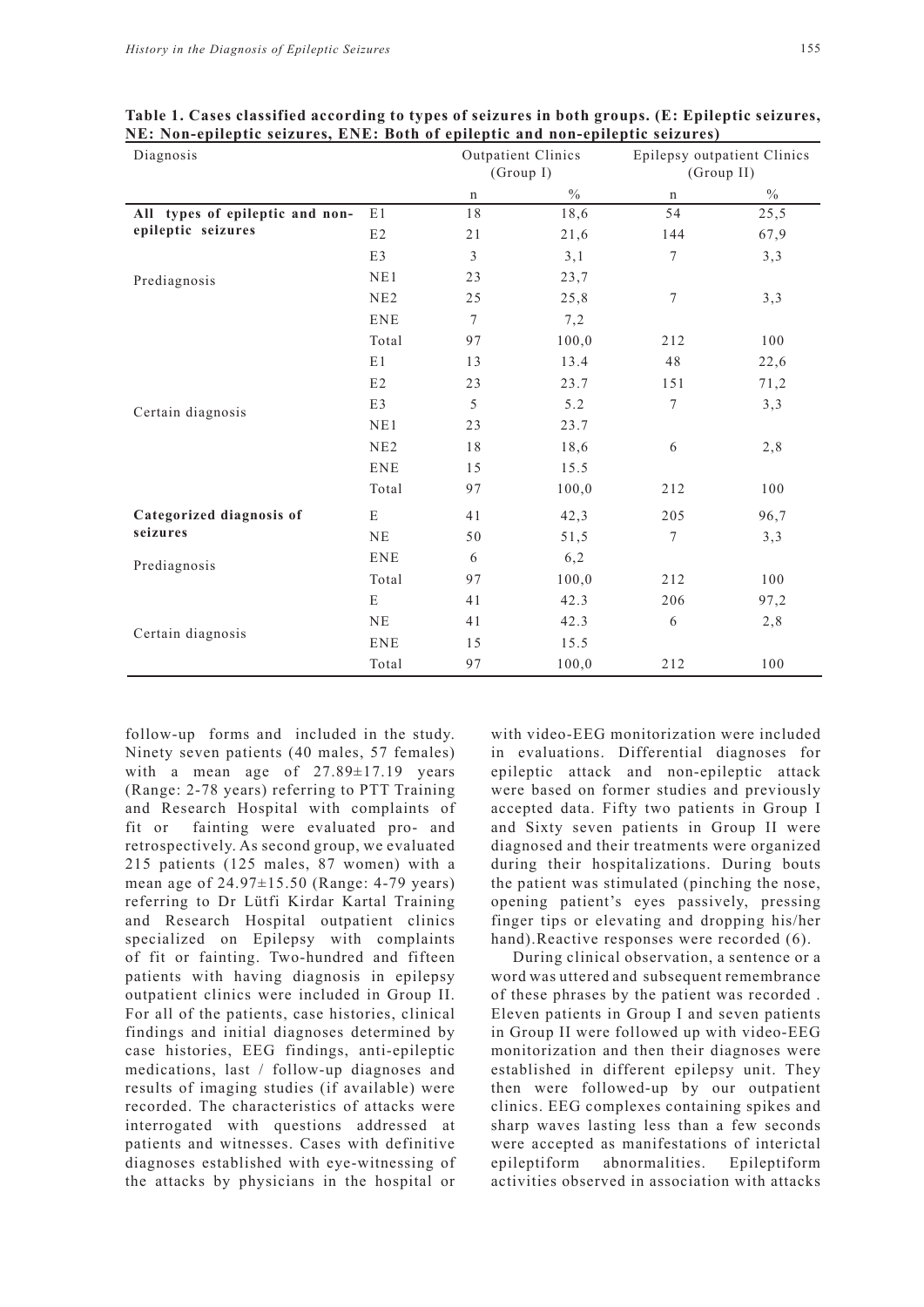|                                               |              | Categorised certain diagnosis |                |            | Total |  |
|-----------------------------------------------|--------------|-------------------------------|----------------|------------|-------|--|
|                                               |              |                               | n              |            |       |  |
| Group I                                       |              | E                             | <b>NE</b>      | <b>ENE</b> |       |  |
| Categorised prediagnosis                      | E            | 27                            | 14             |            | 42    |  |
|                                               | NE           | 14                            | 25             | 9          | 48    |  |
|                                               | <b>ENE</b>   | $\boldsymbol{0}$              | $\overline{2}$ | 5          | 7     |  |
| Total                                         |              | 41                            | 41             | 15         | 97    |  |
| Group II                                      |              | E                             | NE             |            |       |  |
| Categorised prediagnosis                      | E            | 203                           | 2              |            | 205   |  |
|                                               | NE           | 3                             | $\overline{4}$ |            | 7     |  |
| Total<br>0.0001 C C<br>$\overline{r}$<br>0.31 | $\mathbf{r}$ | 206                           | 6              |            | 212   |  |

**Table 2. Crosstabulation between pre and certain diagnosis of seizures. (E: Epileptic seizures, NE: Non-epileptic seizures, ENE: Both of epileptic and non-epileptic seizures)** 

*Kappa: 0,31, p=0,0001 (for Group I)*

or during prolonged EEG monitorizations were accepted as ictal EEG abnormalities. In 22 cases saline test was administered for differential diagnosis. The patient was informed that attacks could be stimulated after intravenous saline injection but could be terminated sofort by appropriate interventions. When a new episode emerged, it was terminated with a new saline injection. In this case saline test were considered to be positive(7). During 15 minutes following the onset of an attack prolactin levels of 35 cases were tested. Psychiatric diagnosis was based on DSM-IV diagnostic criteria. Thirty five cases were evaluated by means of psychiatric consultations. Psychogenic attacks and other disorders (e.g. transient ischemic attacks, syncope, symptomatic myoclonus) were classified under the name of non-epileptic attacks. Diagnoses were classified into 3 groups as epileptic seizures (E), non-epileptic seizures (NE) and epileptic seizures associated with non-epileptic attacks (ENE). Initial diagnoses were compared with definitive diagnoses established subsequent to examinations.

In order to facilitate statistical analysis and classification, the epileptic seizure group were separated into three parts as named E1 (epileptic attacks, complex partial seizures), E2 (epileptic attacks, generalized tonic clonic), and E3 (other epileptic attacks). If loss of consciousness occurred even once during attacks arising from frontal lobe, temporal lobe and occipital lobe then they were evaluated under the heading of complex partial seizures. During performance of statistical analysis cases experiencing  $\leq 5$ attacks (absence attacks, epileptic syndromes

that can manifest more than one type of attacks and partial attacks) were classified as miscellaneous types. Non-epileptic seizures were evaluated in 2 groups as psychogenic (NE2) and non- psychogenic types (NE1). In consideration of detailed examinations performed (gold standard) for the differential diagnosis of epilepsy methodological validity (i.e. sensitivity and specificity) of meticulous history taking was assessed.

#### **RESULTS**

The results of initial and final diagnoses, following review of the cases and completion of the follow-up protocols, of 97 patients in Group I were summarized in Table 1. Additionally, categorized summary has been shown in Table 2. Following definitive diagnosis, the most frequently observed seizures were generalized tonic-clonic convulsions (n:34, 59.6%) between epileptic attacks including E2 with generalised component and non-epileptic seizures. The most frequently observed periods were psychogenic attacks (n:33, 58.9%) among NE in Group I. Following examinations, in 2 out of 6 cases with observed myoclonic spikes, juvenile myoclonic epileptic syndrome while in remaining 4 cases symptomatic myoclonus due to posthypoxic encephalopathy (n=2), Ramsay-Hunt syndrome associated with myoclonus and ataxia (n:1) and propriospinal myoclonus were diagnosed. The most commonly seen ictal finding during E was latency (n:35, 63.6%) and the most frequently observed post-ictal finding was amnesia (n: 45, 80.4%) relating to moment of episode. Unresponsiveness is (n:23, 69.7% ) among the most frequently seen ictal findings during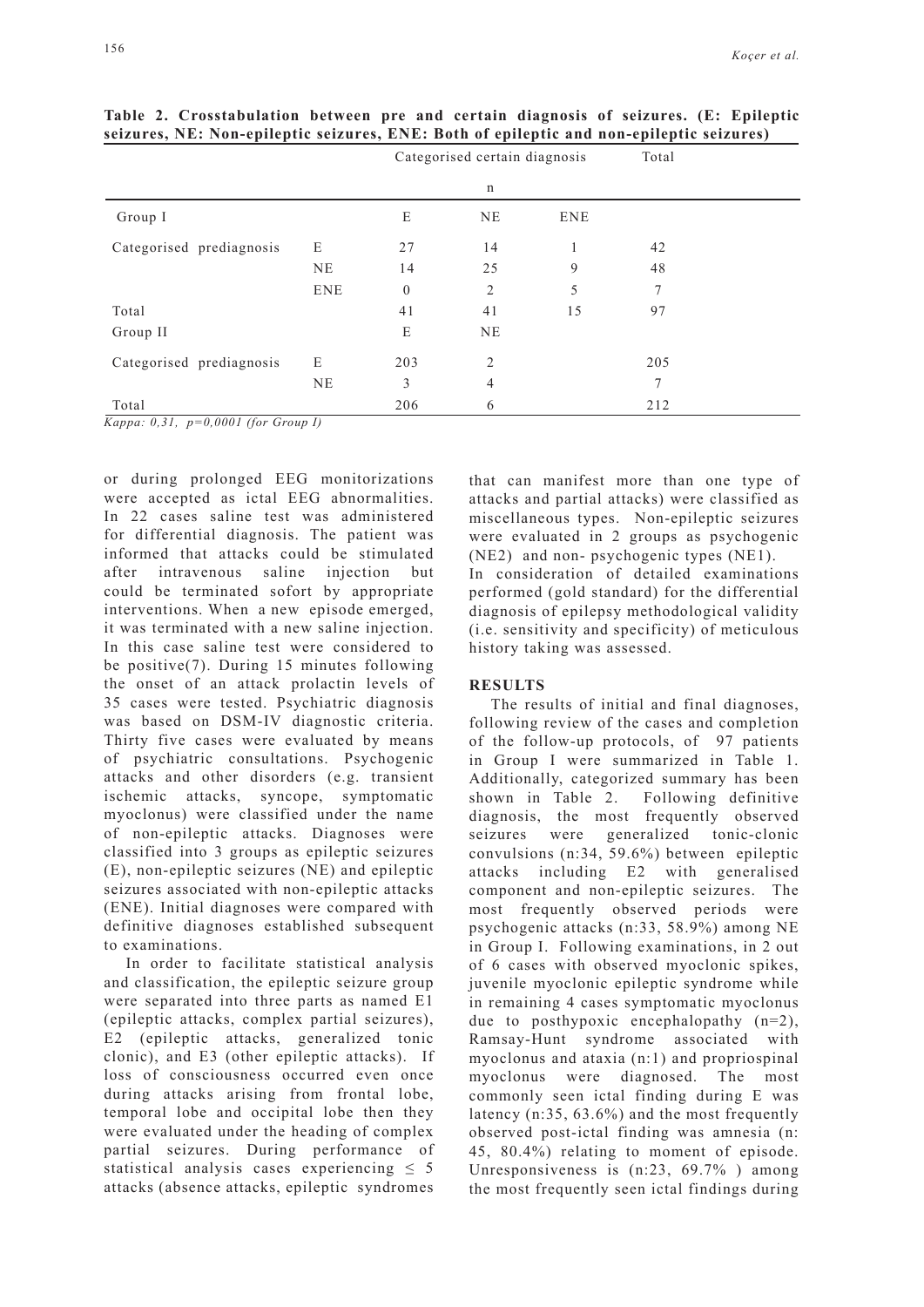|                          |           |     | Categorised certain diagnosis | Total |
|--------------------------|-----------|-----|-------------------------------|-------|
|                          |           |     | n                             |       |
| Group I                  |           | E   | <b>NE</b>                     |       |
| Categorised prediagnosis | E         | 27  | 14                            | 41    |
|                          | <b>NE</b> | 14  | 25                            | 39    |
| Total                    |           | 41  | 39                            | 80    |
| Group II                 |           |     |                               |       |
| Categorised prediagnosis | E         | 203 | $\overline{2}$                | 205   |
|                          | NE        | 3   | 4                             | 7     |
| Total                    |           | 206 | 6                             | 212   |

**Table 3. Crosstabulation between pre and certain diagnosis of seizures. ENE (having both E and NE) cases were not included.** 

psychogenic seizures (n:33). Most of the E (n=34, 38%) lasted less than 5 minutes.

Physical damage was more frequent (n:22, 22.7%) during E. E sometimes associated with pseudoepileptic attacks and 15 (15.5%) patients had taken psychiatric diagnoses. Those were conversion, anxiety, depression and psychosis. In cases with established diagnosis of conversion increases in vocal tones, whinings or cryings were seen. In all of the cases with generalized tonic clonic attacks, amnesia (unable to remember moments of attacks, unable to recollect and hear words spoken outside) was detected. For 20 cases diagnostic saline tests were applied. Saline test was found to be positive in only one of 12 cases with epileptic attacks and in 6 out of 8 patients with established diagnoses of psychogenic seizures. Blood prolactine levels were measured in 15 cases. Increases in prolactinemic levels were detected in 3 (75%) out of 4 cases with established diagnoses of epilepsy. Hyperprolactinemia was observed in only one (12.5 %) out of 8 cases with diagnoses of nonepileptic attacks and 2 out of 3 (66.6%) ENE cases. When patients experiencing epileptic attacks and also ENE cases were assessed all together interictal EEG pathology was detected in 29 (51.8%) out of 56 patients with epileptic attacks. Interictal EEG abnormalities were not found in 2 cases with generalized tonic clonic, in 7 patients with complex partial and in one case with atonic attacks. In 5 of these cases during video-EEG monitorisation, ictal EEG pathologies were observed. In only 2 cases with nonepileptic attacks interictal EEG abnormalities were detected.

The results of initial and final diagnoses,

following review of the cases and completion of the follow-up protocols, of 212 patients in Group II were summarized in Table.1. Additionally, categorized summary has been shown in Table.2. In Group II, the most frequently observed seizures were generalized tonic-clonic convulsions (n:171, 80.7%) between epileptic attacks including E2 with generalised component (n:20) following definitive diagnosis. There was no patient having diagnosis of E and NE together. Only 6 patients (0.5% of all patients) had a diagnosis of psychogenic attacks. The most commonly seen ictal finding during E was latency (n:135, 65.5%) and the most frequently observed post-ictal finding was amnesia (n: 185, 89.8%) relating to moment of episode. Unresponsiveness is (n:3, 50%) among the most frequently seen ictal findings during psychogenic seizures (n:6). Most of the E  $(n:180, 87.4\%)$  lasted less than 5 minutes. Physical damage was more frequent (n:65, 31.5%) during E. Only 6 (0.5%) patients had taken psychiatric diagnosis of depression and psychosis. In all of the cases with generalized tonic clonic attacks amnesia (unable to remember moments of attacks, unable to recollect and hear words spoken outside) was detected as well. For 2 cases diagnostic saline tests were applied and saline test was found to be positive in 2 patients with established diagnoses of psychogenic seizures. Blood prolactin levels were measured in 20 cases. Increases in prolactinemic levels were detected in 16 (80%) out of 20 cases with established diagnosis of epilepsy. When patients experiencing epileptic attacks, the interictal EEG pathology was detected in 139 (67.5%) out of 206 patients with epileptic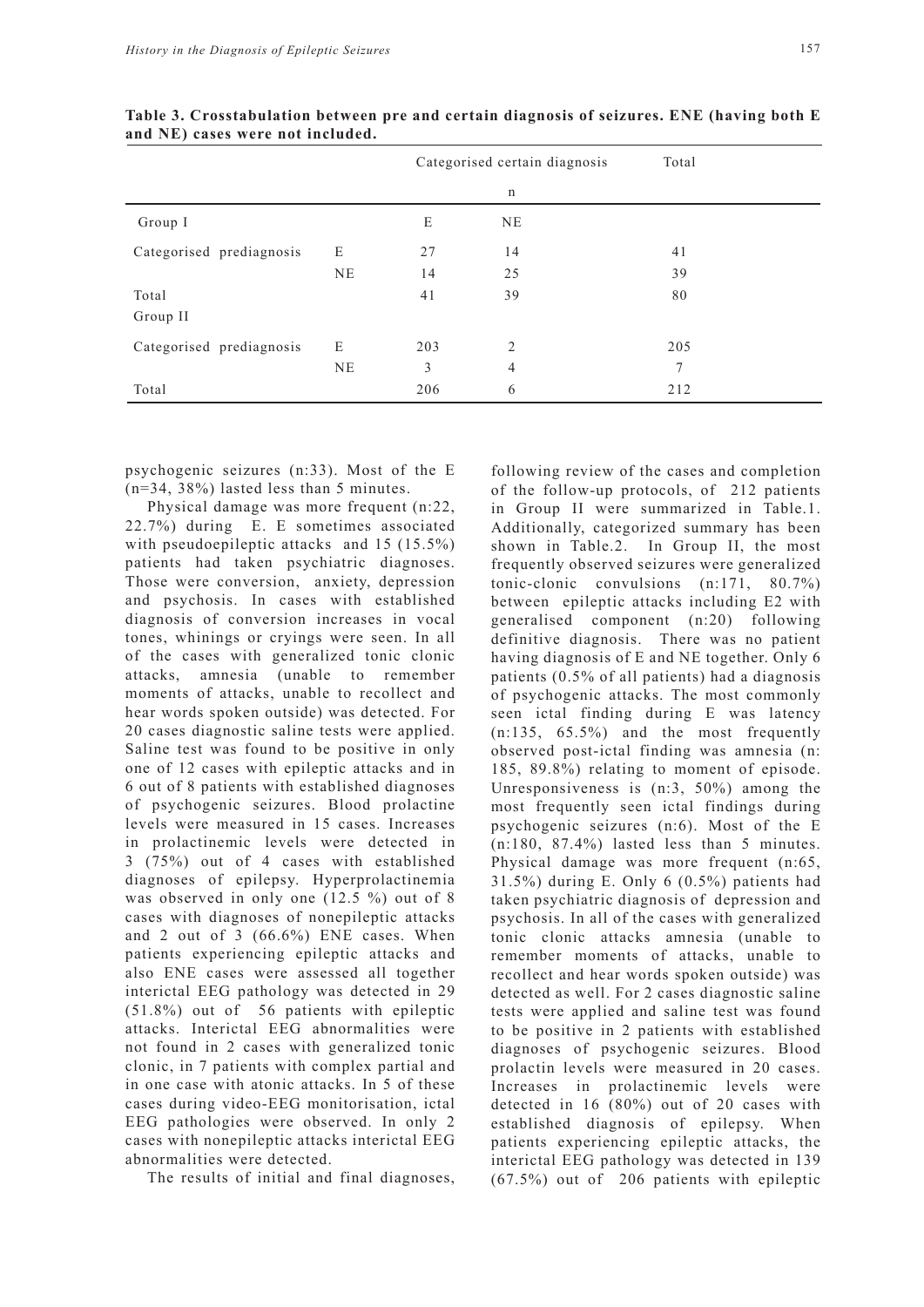attacks. In only 1 case with NE, interictal EEG abnormalities were detected.

When the patients were classified as epileptiform cases (E and ENE) and others in Group I (Table 3), the sensitivity and specificity of establishing the diagnosis of epilepsy were 65.8% and 64.1% respectively. In other words, positive predictive value could be established for 65.8% of epileptic and negative predictive value 64.1% in our study. Total percentage of accurate diagnosis was found to be 65%, while positive and negative predictive values were 65.8% and 64.1% respectively. In Group II, the sensitivity and specificity of establishing the diagnosis of epilepsy were 98,5% and 66.6% respectively when the patients were classified as epileptiform cases (E and ENE) and others (Table 3). Total percentage of accurate diagnosis was found to be 97.6%, while positive and negative predictive values were 99.0% and 57.1% respectively.

## **DISCUSSION**

The most reliable information in order to determine whether the clinical picture described with complaints such as fainting or losing himself/herself relates to an epileptic seizure can be obtained from the patient or the witnesses beside the patient during his/ her fainting episode. Data supporting the diagnosis of epileptic seizures are their sudden onset, associated loss of consciousness of repetitive nature which comply with classical seizure descriptions (2,7). Information obtained after clinical investigation related to epileptic seizures (squinting eyeballs, foams coming from mouth, contractions of head and neck muscles, urinary incontinence, biting one's tongue and confusion after an attack) are important for the diagnosis (1,2,8). In our study patient's intimates had observedly described especially GTC attacks relatively well. When compared with other types of attacks stereotypic nature of generalized tonic clonic seizures allowed extraction of diagnostic features from anamnesis. Other types of seizures were considered to be more heterogenic as previously reported (9).

Psychogenic and epileptic seizures can be encountered in the same person. E can be seen in 10-25 % of cases with NE. In cases with a previous history of E, NE can be observed at various time intervals (1,2,10,11). In our study, Es observedly accompanied 15.5% of the cases with NEs in Group I. Atypical epileptic attacks, disorders of movement and sleep, neurological pathologies due to systemic diseases can be at times misdiagnosed as psychogenic seizures (11,12). Individuals diagnosed as atypical epilepsy are frequently deprived of the chance of appropriate investigation and treatment. Therefore, steps aiming at achieving accurate diagnosis convey much importance. Especially complex partial seizures originating from frontal and temporal lobe can be confused with psychogenic seizures. In our study it was observed that 5 out of 18 cases with initial diagnoses of complex partial seizure were misdiagnosed. Besides final diagnoses of 3 out of 23 cases which were followed as having psychogenic seizures had been determined to be experiencing complex partial seizures.

The results of initial and final diagnoses, following review of the cases and completion of the follow-up protocols, of patients in Group I and II were summarized in Table 1. Additionally, categorized summary has been shown in Table 2. As it was seen, E1 (Complex partial seizures) was misdiagnosed mostly in Group I and II respectively.

In our study diagnoses of GTC and epileptic syndromes could be established with accurate and complete medical history. The presence of GTC associated with psychogenic attacks were demonstrated. For the cases with myoclonus, in accordance with literature it was concluded that myoclonus should not be considered within the context of epileptic seizures in present study (13). The two most important clinical manifestation that can be confused with epileptic attacks are syncope and psychogenic seizures. Various clinical findings can be directive about psychogenic seizures. Although psychogenic attacks might resemble any type of epileptic attacks, they can commonly progress with convulsions. Psychogenic attacks are commonly encountered in emergency and intensive care units. Absence of any EEG changes despite loss of consciousness, presence of alpha rhythms and its atypical clinical nature are commonly used diagnostic criteria for psychogenic seizures (14). In a study performed by Saygı et al. psychogenic seizures reportedly emerge at older ages (14). In our study mean ages of patients with psychogenic seizures were found to be similar. Unresponsiveness without any motor finding is the most important clinical picture seen during psychogenic seizures (1,6). The rate of unresponsiveness in a study by Leis et al. was reported to be 76 percent, while this rate was found to be 52 % when considered in association with other psychiatric diagnoses in our study (6).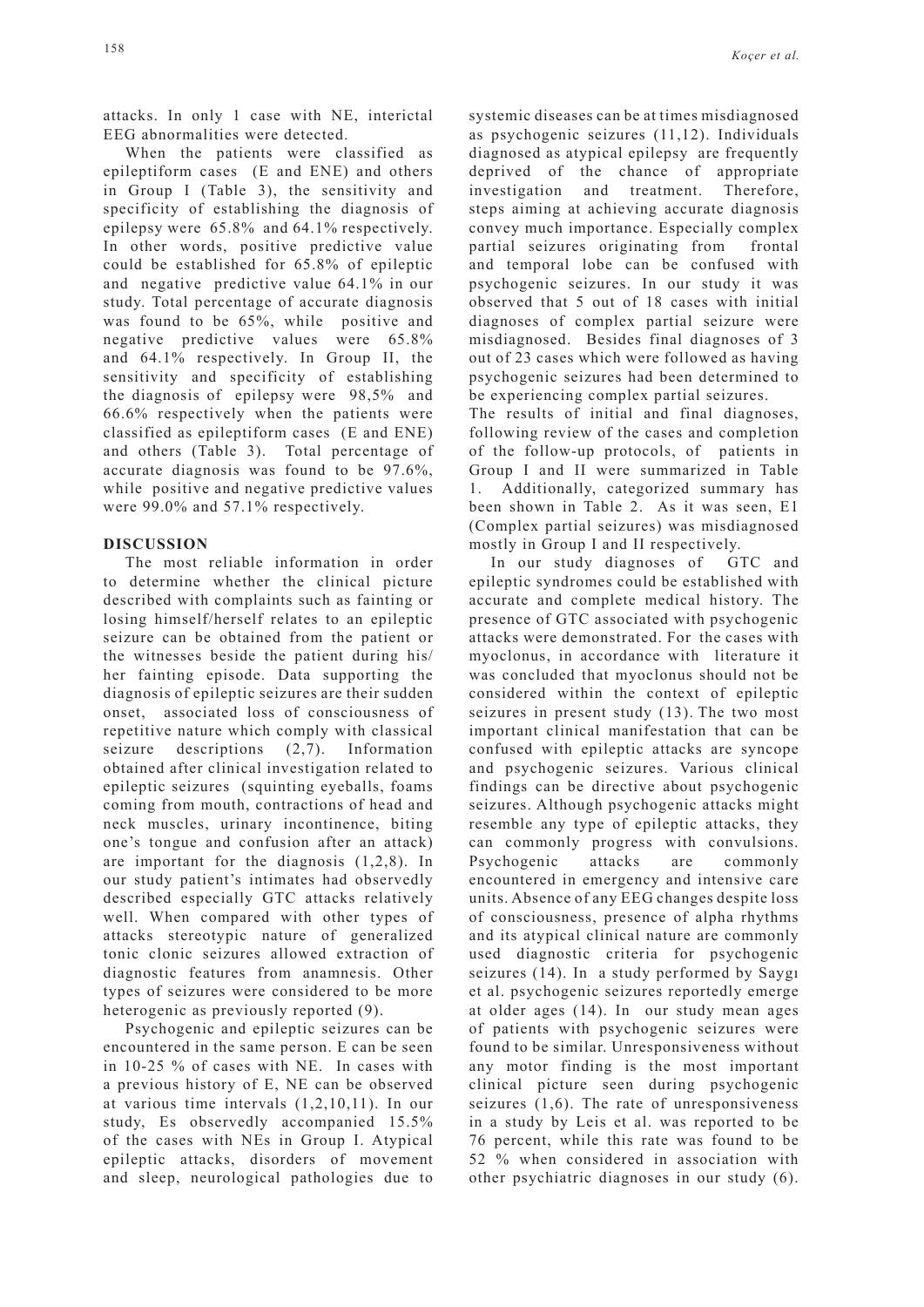Generalized convulsions, lethargy or flaccid collapse support the diagnosis of psychogenic attacks (15,16). During attacks of patients with established diagnoses of psychogenic seizures (conversion) absence of motor movements and relatively unconstrained behaviour were noteworthy. Nonepileptic attacks were usually confused with complex partial seizures.

Provocative tests can be helpful especially for diagnosis of NE (17). In our study in 6 out of 8 cases (75%) diagnosed as NE and underwent saline tests, positive results were detected. Hyperprolactinemia are frequently encountered especially in GTC and CP seizures. However absence of hyperprolactinemia doesn't have diagnostic value (18,19). In accordance with literature, in our cases with epileptic seizures increases in blood prolactin levels were observed. Despite all of these findings differentiation between E and NE can be relatively difficult (1,10,11,17,20-23). Psychogenic seizures don't have a distinct characteristics. In a study by Leis et al. 68 percent of cases with pure psychogenic seizures were followed with antiepileptic medications (6). Hoefnagels et al. reported that a detailed medical history obtained using a seizure questionnaire form could facilitate differentiation of clinical pictures of Es (8). Togay-Işıkay et al. using the same questionnaire form, reported that they did not adequately differentiate between Es (21). Similarly, Eroğlu et al. emphasized that diagnosis based on only medical history and EEG examination might be misleading and result in unnecessary usage of antiepileptics (4). As supporting all those reports, we found that it was not so easy to diagnose psychogenic seizures and epileptic seizures in Group I. On the other side, they were easily separated from each other in Group II. We thought that this was because of admission to epilepsy clinics after selection in the outpatient clinics. Generally all patients admitted to epilepsy policlinics had come after very intensive investigation periods.

Biases are relatively common in differential diagnosis between E and NE. Definitive diagnostic criteria are based on observance of seizures or ictal EEG and video monitorisation. If one imagines that the second alternative is not practical and not used routinely, then the importance of anamnesis gains prominency. In our study, in actual outpatient conditions 65.8% (sensitivity) of epileptic and 64.1% (selectivity) of nonepileptic cases could be diagnosed with medical history. Under normal

policlinic conditions (excluding special epilepsy clinics) the rate of establishing accurate diagnosis based on medical history taken without a regular protocol was found to be 65%. Since in a domestic source surveillance study, a similar methodological study was not utilized, the values relating to sensitivity and selectivity could not be compared. Given that medical history would be largely dependent on individual attitudes, experiences and working conditions of physicians, it was concluded that with application of seizure questionnaire forms more carefully in special outpatient clinics, these rates could be higher. The ninety-nine percentage (sensitivity) of epileptic and 57.1% (selectivity) of nonepileptic cases could be diagnosed with medical history in special epilepsy clinics. This may be seen as a higher percentage, it is true. We think that the patients with epileptic seizures were selected and then they were sent to the specialists in the teaching hospitals. Anyway, the rate of establishing accurate diagnosis based on medical history was found to be higher than normal outpatient clinics under excluding special epilepsy clinics. All these findings supported that given priorities to training institutions, clinical evaluations of diagnoses obtained with anamnesis at appropriate time intervals would clearly increase percentages of accurate diagnoses.

#### **REFERENCES**

- 1. Chabolla DR, Krahn LE, So EL, Rummans TA. Psychogenic nonepileptic seizures. Mayo Clin Proc 1996;71:493-500
- 2. Rowan AJ. Nonepileptic seizures. In: Schachter SC, Schomer DL, eds. The Comprehensive Evaluation and Treatment of Epilepsy. Academic Press 1997:173-83
- 3. Malmgren K, Blennow G, Hedstrom A. Differential diagnosis in epilepsy. Anamnesis is still the most important guide. Lakartidningen 1997;94:1985-90 [Abstract]
- 4. Eroğlu E, Gökçil Z, Ulaş H. The problems with epilepsy diagnosis.Gülhane Medical Journal 2000;42:378-82
- 5. Nowack WJ. Epilepsy: a costly misdiagnosis. Clin Electroencephalogr 1997;28:225-8
- 6. Leis AA, Ross MA, Summers AK. Psychogenic seizures: ictal characteristics and diagnostic pitfalls. Neurology 1992;42:95-9
- 7. Devinsky O, Sanchez-Villasenor F, Vazquez B, Kothari M, Alper K, Luciano